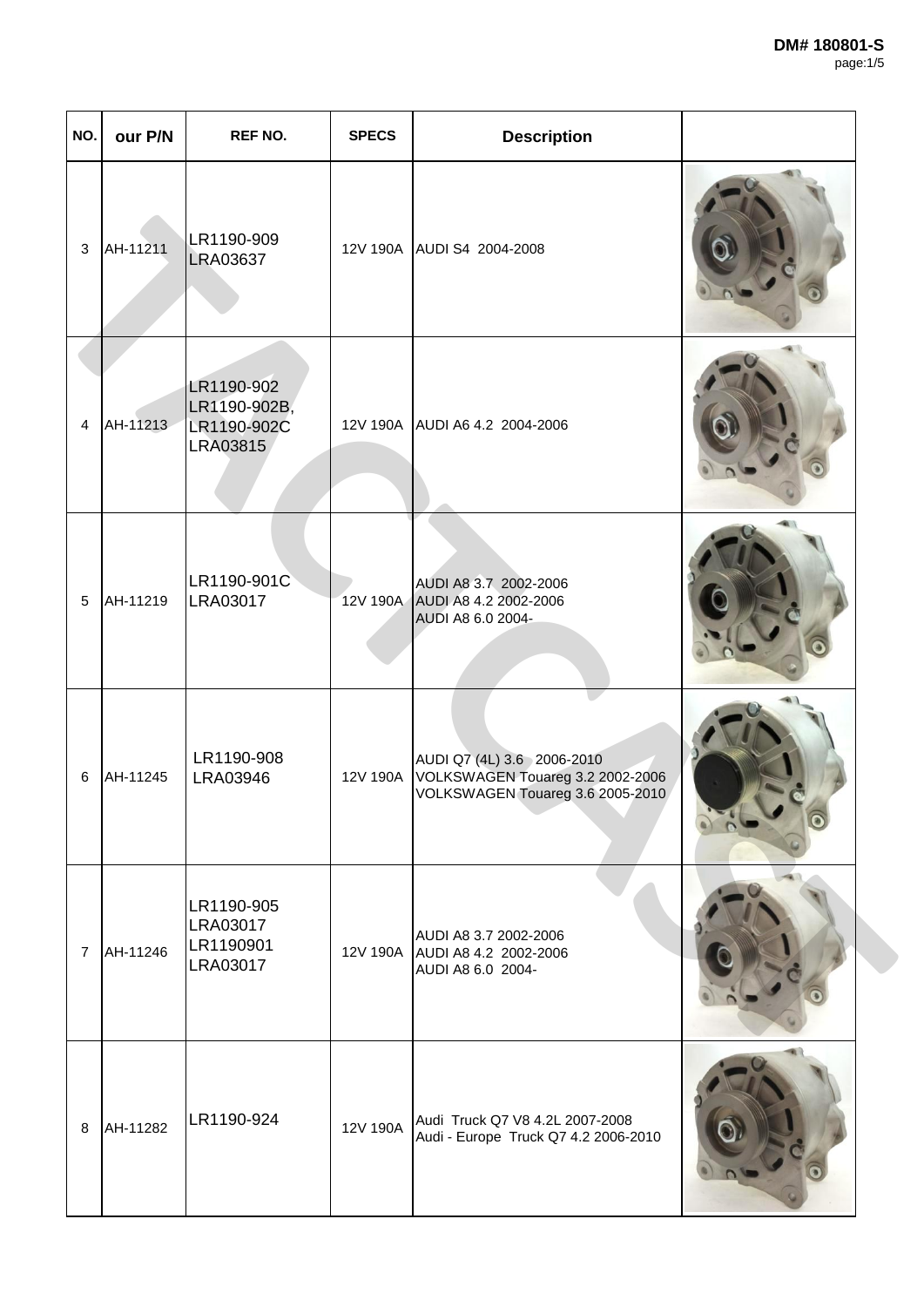| NO. | our P/N  | <b>REF NO.</b>                        | <b>SPECS</b>  | <b>Description</b>                                                                                                                                                                   |  |
|-----|----------|---------------------------------------|---------------|--------------------------------------------------------------------------------------------------------------------------------------------------------------------------------------|--|
| 9   | AH-11283 | LR1190-918                            | 12V 190A      | AUDI S6 5.2 quattro C6 4F 2006-2011<br>5204ccm BXA                                                                                                                                   |  |
| 10  | AH-11284 | LR1190-920<br><b>LRA03805</b>         |               | 12V 190A AUDI RS4 4.2 2005-2008                                                                                                                                                      |  |
| 11  | AH-11287 | LR1190-916<br>LRA03780                | 12V 190A AUDI | AUDI A8 2005-2010<br>AUDI A8 2005-2010 3123cc BP<br>A8 2005-2010<br>AUDI Q7 2007-2009<br>VOLKSWAGEN Phaeton 2011-                                                                    |  |
| 12  | AH-11288 | LR1190-913<br>LRA03014<br>LRA1190-913 | 12V 190A      | VOLKSWAGEN Touareg 5.0 2007-2010<br>VOLKSWAGEN Touareg 5.0 2004-2010                                                                                                                 |  |
| 13  | AH-11289 | LR1190-904<br>LRA03035                |               | AUDI A8 2003-2005<br>VOLKSWAGEN Phaeton 3.0 2004-2007<br>VOLKSWAGEN Phaeton 2008-2011<br>12V 190A VOLKSWAGEN Phaeton 3.0 V6 2007-<br>2008<br>VOLKSWAGEN Touareg 3.0 V6 2007-<br>2010 |  |
| 14  | AH-11370 | LR1190-939<br>LRA03835                |               | 12V 190A AUDI S6 2006-2011                                                                                                                                                           |  |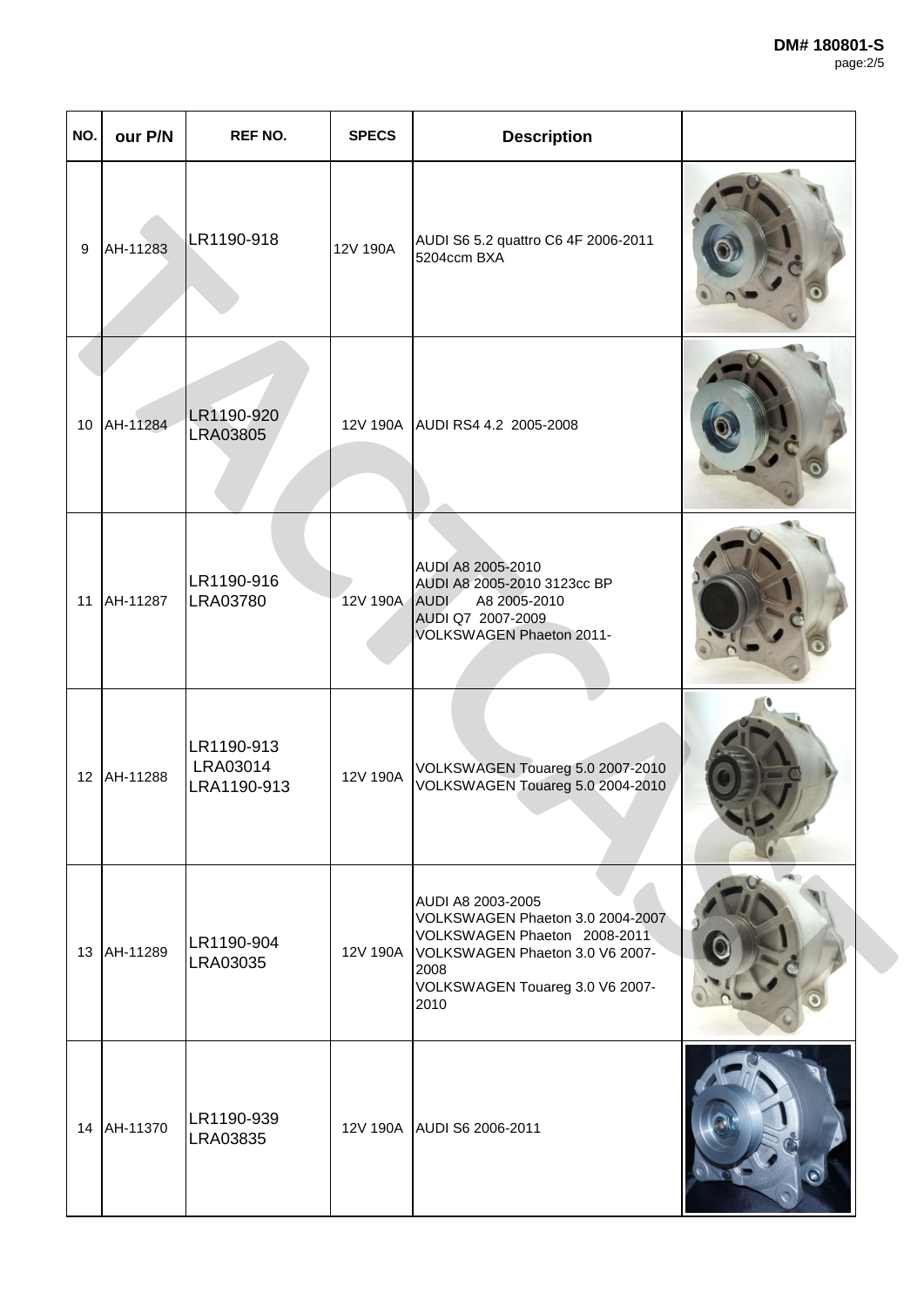| NO. | our P/N  | <b>REF NO.</b>                 | <b>SPECS</b> | <b>Description</b>                                                                                                                                                                                                                 |  |
|-----|----------|--------------------------------|--------------|------------------------------------------------------------------------------------------------------------------------------------------------------------------------------------------------------------------------------------|--|
| 15  | AH-11371 | LR1190-932B<br><b>LRA03767</b> |              | 12V 190A AUDI R8 4.2 FSI quattro 2007-2010                                                                                                                                                                                         |  |
| 17  | AH-11473 | LR1190-941                     |              | 12V 190A AUDI Truck Q7 2010                                                                                                                                                                                                        |  |
| 18  | AH-11474 | LR1190-937                     |              | AUDI Q7 2017-2015<br>12V 190A VOLKSWAGEN Touareg 2011-2015<br>PORSCHE Cayenne                                                                                                                                                      |  |
| 19  | AH-11482 | LR1190-919                     | 12V 190A     | AUDI Q7 2006-2010<br>PORSCHE Cayenne 2003-2010<br>VOLKSWAGEN Phaeton 2002-<br>VOLKSWAGEN Phaeton 2004-<br>VOLKSWAGEN Phaeton 2008-<br>VOLKSWAGEN Touareg 2002-2006<br>VOLKSWAGEN Touareg 2004-2006<br>VOLKSWAGEN Touareg 2005-2010 |  |
| 20  | AH-11483 | LR1190-942                     | 12V 190A     | Audi Truck Q7 V8 4.2L 2010<br>Audi - Europe Truck Q7 4.2 2006-2010                                                                                                                                                                 |  |
| 21  | AH-11849 | LR1190-950E                    |              | Audi Car A8 4.0L 2013-2016<br>RS7 V8 4.0L 2014-2016<br>12V 190A S6 V8 4.0L 2013-2016<br>S7 V8 4.0L 2013-2016<br>S8 V8 4.0L 2013-2016                                                                                               |  |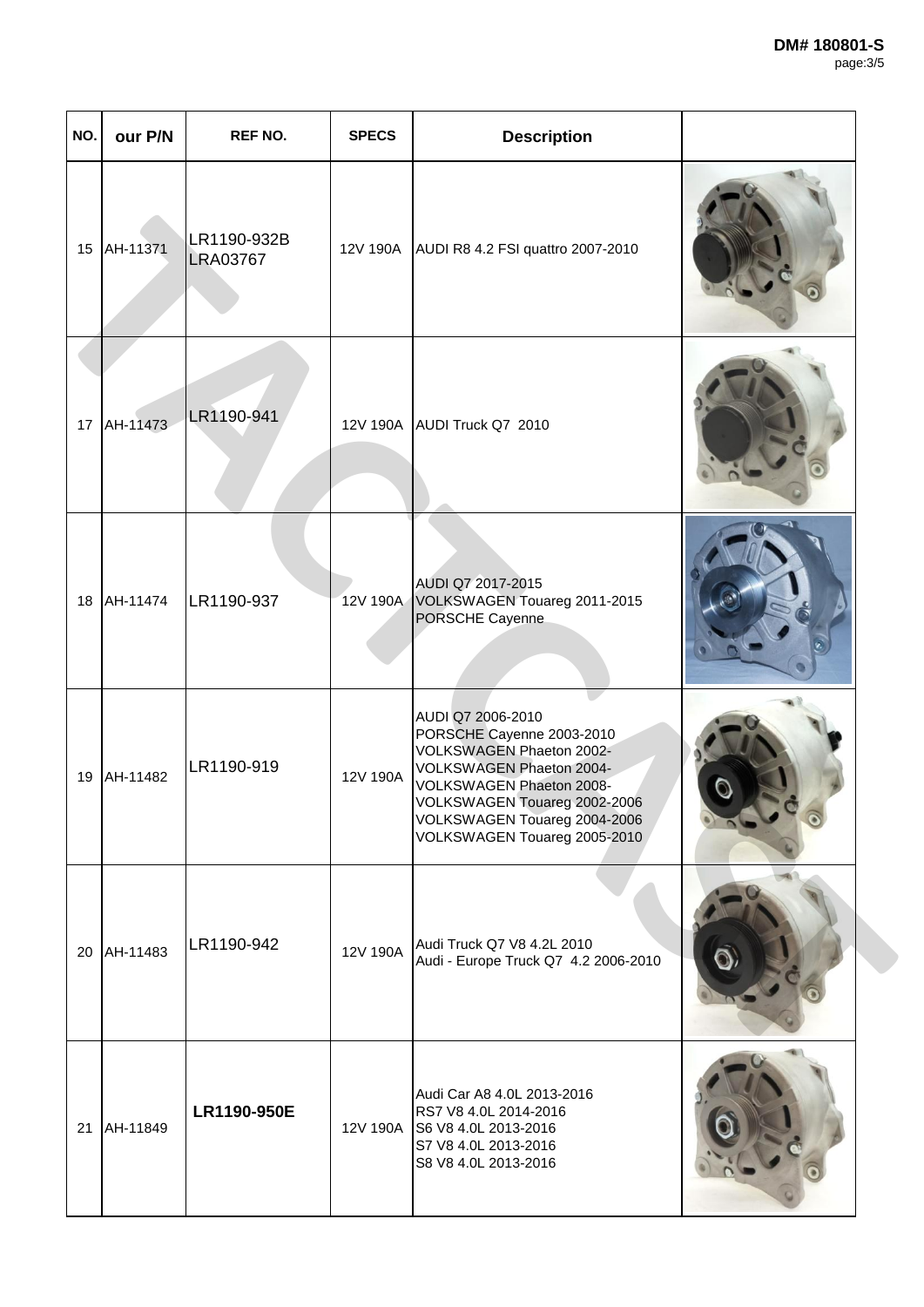## **DM# 180801-S**

| page: 4/5 |
|-----------|
|-----------|

| NO. | our P/N  | <b>REF NO.</b>                        | <b>SPECS</b> | <b>Description</b>                                                                                                                                                                                                                                                                                                                                   |  |
|-----|----------|---------------------------------------|--------------|------------------------------------------------------------------------------------------------------------------------------------------------------------------------------------------------------------------------------------------------------------------------------------------------------------------------------------------------------|--|
| 22  | AH-11850 | LR1190-956B<br>LRA03909<br>LR1190-956 | 12V 190A     | Audi Car A8 3.0L 2014-2016<br>Audi Truck Q7 3.0L 2012<br>Audi - Europe Truck Q7 3.0 2009-2012<br>Q7 3.0 2011-2015                                                                                                                                                                                                                                    |  |
| 23  | AH-11854 | LR1190-945<br><b>LRA03749</b>         |              | AUDI Truck Q7 2011<br>12V 190A AUDI - Europe Truck Q7 2009-2012<br>Q7 2007-2015                                                                                                                                                                                                                                                                      |  |
| 24  | AH-11857 | LR1190-946B                           | 12V 190A     | Audi Car A8 3.0L 2013-2016<br>Audi Truck Q7 3.0L 2012<br>Q7 3.0L 2012<br>Audi - Europe Car A8 2.5 2012-2016, A8<br>3.0 2010-2016<br>Audi - Europe Truck Q7 3.0 2010-2015<br>Q7 3.0 2011-2015, Q7 3.0 2010-2015                                                                                                                                       |  |
| 25  | AH-11861 | LR1190-955B                           |              | Audi Car R8 V10 5.2L 2014-2015<br>Audi - Europe Car R8 5.2 2009-2015<br>12V 190A   R8 5.2 2012-2015<br>R8 5.2 2010-2015<br>R8 5.2 2014-2015                                                                                                                                                                                                          |  |
| 27  | AH-13185 | <b>CA1632IR</b><br>LRA02167           | 12V 150A     | BMW Car 540i 2000-2003,<br>740i 2000-2001.<br>BMW Truck X5 2000-2004, X5 V8 4.6L<br>4598cc 2002-2003<br>BMW - Europe Car 5 (E39) 535 i 2000-<br>2003, 5 Touring (E39) 1997-2004,<br>X5 2000-2003, X5 2002-2003<br>Land Rover Truck Range Rover V8 2006-<br>2009<br>Range Rover V8 2003-2004<br>Range Rover V8 2003-2005<br>Range Rover Sport V8 2009 |  |
| 28  | AH-13976 | <b>LRA02864</b><br>ALT10764           | 12V 180A     | BMW 735i 2001-2003<br>BMW 745i 2002-2003<br>BMW 760i 2002-2008<br>BMW 760i 2002-2008<br>ROLLS-ROYCE Drophead 2007 ROLLS-<br>ROYCE Phantom 2003 ROLLS-ROYCE<br>Phantom 2008                                                                                                                                                                           |  |